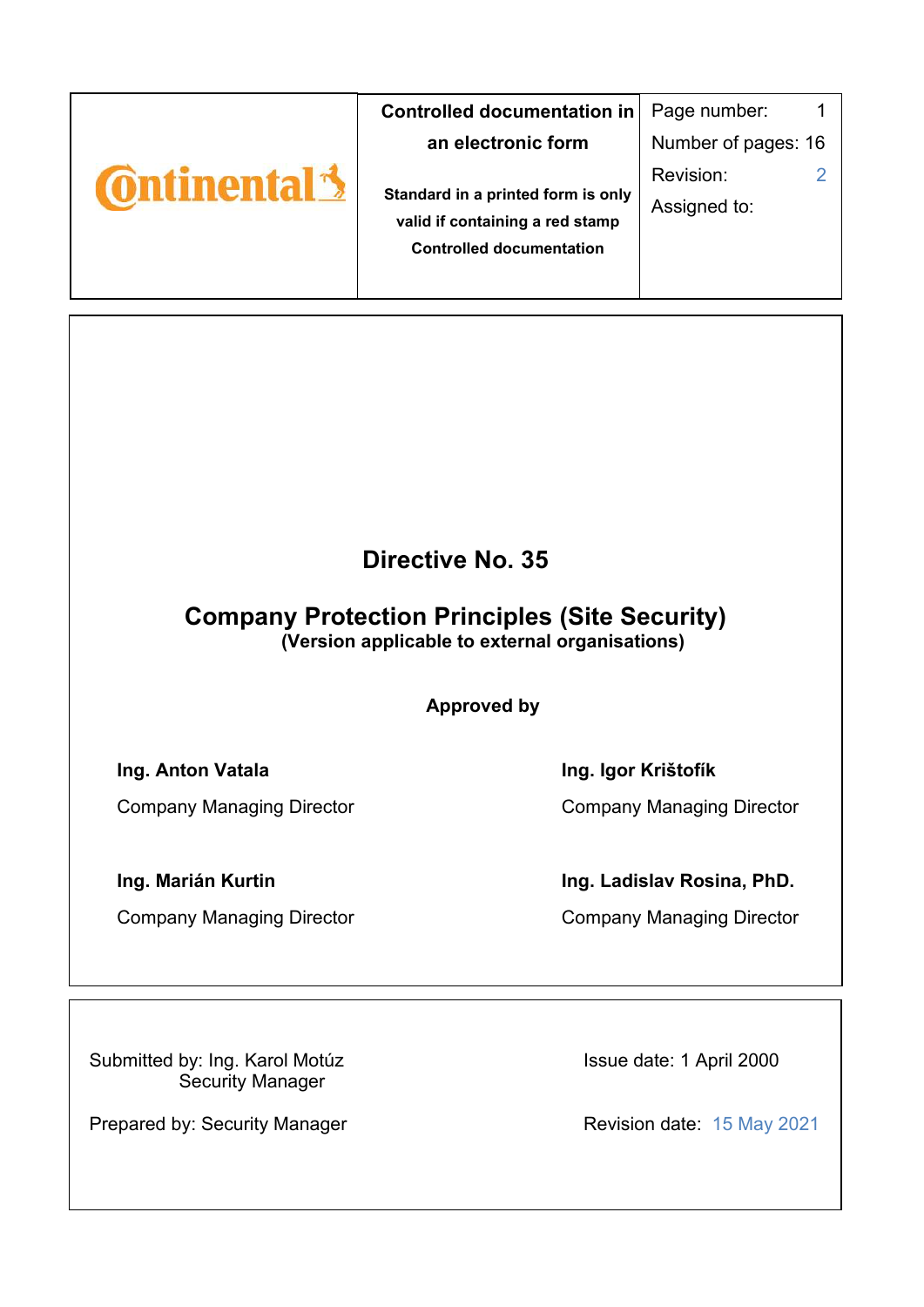Continental Matador Rubber, s.r.o. Continental Matador Truck Tires s.r.o.

**Revision: 2**

**Number of pages:** 

|                   | <b>Contents</b> |       |                                                                                         |  |  |  |  |
|-------------------|-----------------|-------|-----------------------------------------------------------------------------------------|--|--|--|--|
| 1<br>$\mathbf{2}$ |                 |       |                                                                                         |  |  |  |  |
| 3                 |                 |       |                                                                                         |  |  |  |  |
|                   | 3.1             |       |                                                                                         |  |  |  |  |
|                   | 4.1             |       |                                                                                         |  |  |  |  |
|                   | 4.2             |       |                                                                                         |  |  |  |  |
|                   |                 | 4.2.1 |                                                                                         |  |  |  |  |
|                   |                 | 4.2.2 |                                                                                         |  |  |  |  |
|                   |                 | 4.2.3 | List of Unwelcome Persons (Black List) with a ban on entering the company premises 11   |  |  |  |  |
|                   | 4.3             |       |                                                                                         |  |  |  |  |
|                   |                 | 4.3.1 | Employees of partner companies: Entry/exit and parking of vehicles on the premises 1243 |  |  |  |  |
|                   | 4.4             |       |                                                                                         |  |  |  |  |
|                   |                 | 4.4.1 |                                                                                         |  |  |  |  |
|                   |                 | 4.4.2 |                                                                                         |  |  |  |  |
|                   |                 | 4.4.3 |                                                                                         |  |  |  |  |
|                   |                 | 4.4.4 |                                                                                         |  |  |  |  |
|                   | 4.5             |       |                                                                                         |  |  |  |  |
|                   |                 | 4.5.1 |                                                                                         |  |  |  |  |
|                   |                 | 4.5.2 |                                                                                         |  |  |  |  |
|                   | 4.6             |       |                                                                                         |  |  |  |  |
| 5                 |                 |       |                                                                                         |  |  |  |  |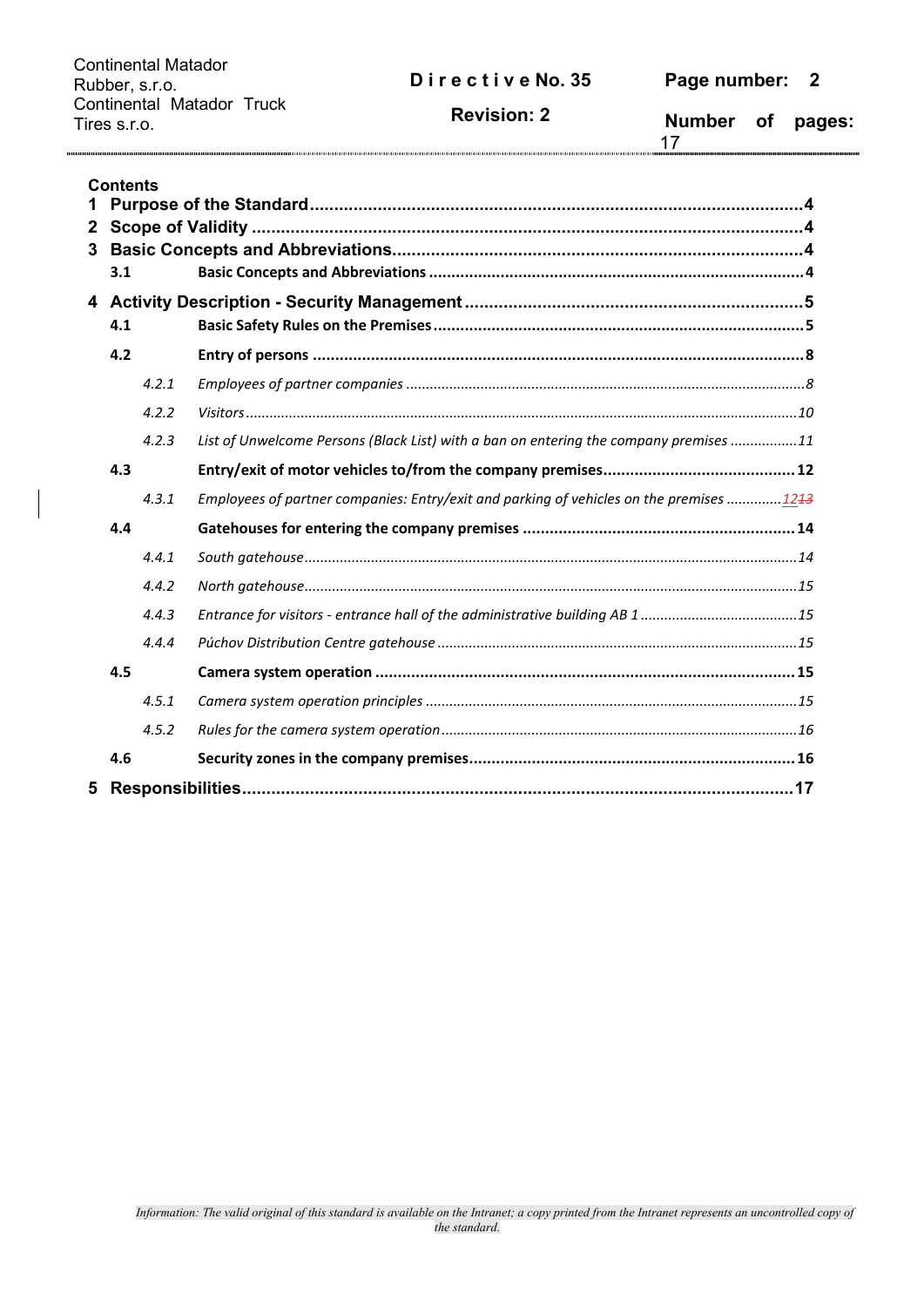| Continental Matador<br>Rubber, s.r.o.     | Directive No. 35   | Page number: 3 |        |
|-------------------------------------------|--------------------|----------------|--------|
| Continental Matador Truck<br>Tires s.r.o. | <b>Revision: 2</b> | Number of      | pages: |

#### **Attachments:**

| $\mathbf{1}$ . | Application to issue an IK to enter the company premises for more<br>than 30 days (template)                | 8 | 15 May 2021         |
|----------------|-------------------------------------------------------------------------------------------------------------|---|---------------------|
| 4.             | Permission to issue an IK for a motor vehicle to enter the company<br>premises for more than 30 days (form) | 8 | 15 May 2021         |
| 11.            | List of the supplier's tangible fixed assets (DHM and HIM)                                                  | 0 | 1 July 2014         |
| 12.            | List of fees and fines                                                                                      | 1 | 19 November<br>2018 |
|                | 13. List of responsible persons                                                                             | 4 | 15 May 2021         |
|                | approvers of access rights to buildings<br>a)                                                               |   |                     |
|                | situation map of the company premises<br>C)                                                                 |   |                     |
| 17.            | <b>Conditions for inclusion in the List of Unwelcome Persons</b>                                            | 0 | 15 May 2021         |
| 19.            | Application for taking photographs/video recording                                                          | 0 | 15 May 2021         |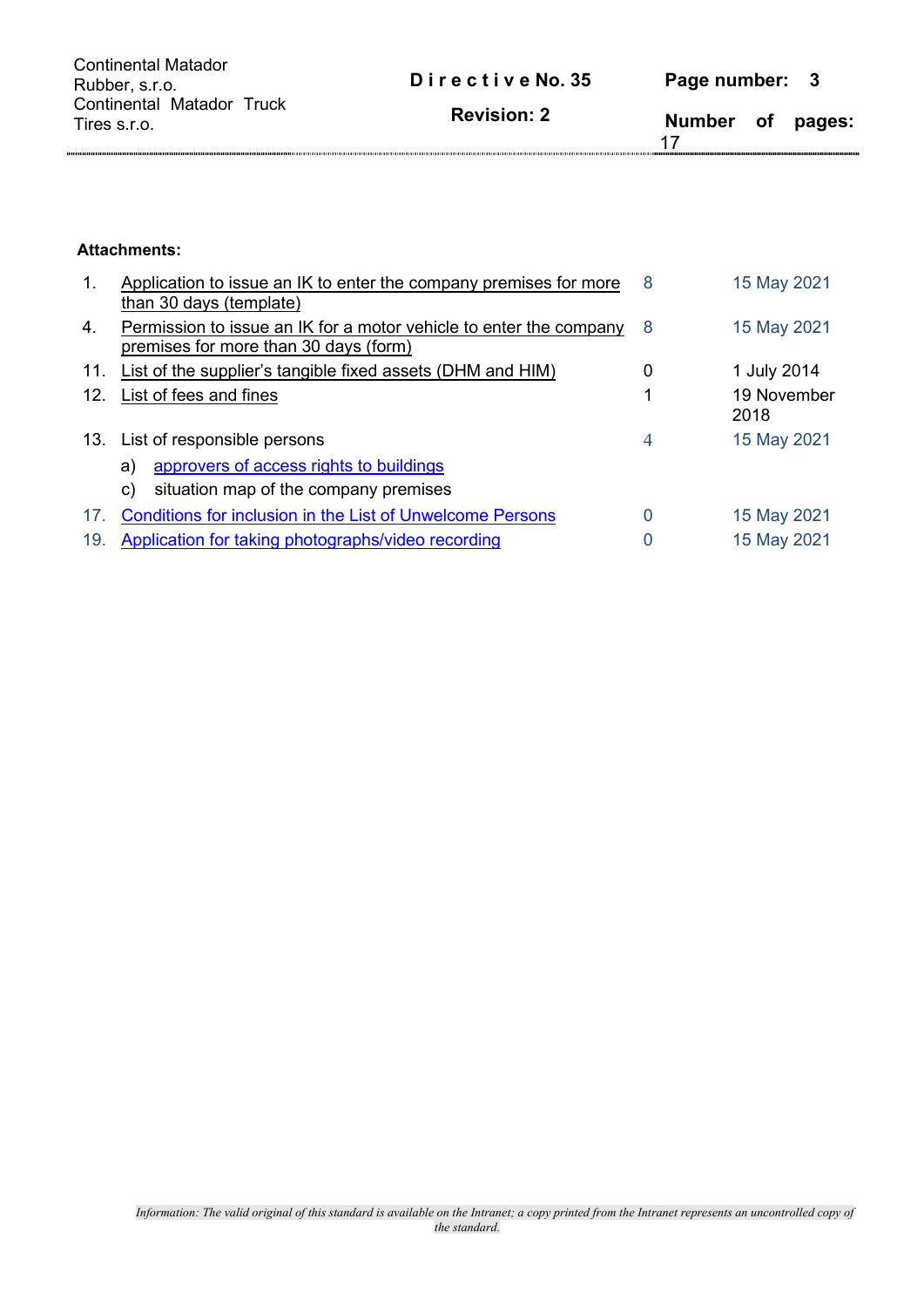| Continental Matador Truck<br><b>Revision: 2</b><br>Tires s.r.o. |               | Page number: 4 |        |
|-----------------------------------------------------------------|---------------|----------------|--------|
|                                                                 | <b>Number</b> | <b>of</b>      | pages: |

## **1 Purpose of the Standard**

This standard establishes basic security rules for the company premises in order to protect the company assets and persons present on the company premises.

## **2 Scope of Validity**

The standard applies to all employees of external organisations located and visitors present on the company premises or adjacent public spaces belonging to the company.

## **3 Basic Concepts and Abbreviations**

### **3.1 Basic Concepts and Abbreviations**

**Company premises** – includes all production, assembly and storage facilities, gatehouses, roads, internal lay-bys and parking areas, energy and technological equipments, office buildings and other facilities owned or managed by the company in Púchov. The company premises are bordered by a perimeter.

**SBS** – a private security service operating in the company

**DPP** – Directive No. 64: Traffic and Operating Rules of the Continental Púchov Premises

**EZS** – an electronic security system - that serves for audible (visual) warning of SBS employees about the violation of the secured area. EZS is connected to the central security desk of the premises, where all violations are recorded.

**IK** – an identification card of the company authorising the holder to whom it was issued to enter the Continental Púchov premises.

**Interflex** – Conti supplier of SW solutions for attendance and access control system and visit management.

**GDPR** – Regulation of the European Parliament and of the Council No. 2016/679 on the protection of individuals with regard to the processing of personal data and on the free movement of such data, repealing Directive 95/46/EC (General Data Protection Regulation)

**LuxDoor** – a local SW application to control the entry of visitors to tires warehouses

**Partner company** – an external organisation, business partner of the company, who supplies the company with goods, raw materials, services, labour, or contracted work or a subcontractor of such an organisation, as well as a school contracted for practical training/dual education. Persons entering on behalf of the partner company are classified into two categories:

- Contractors employees of a partner company that has been operating on the company premises for a long time and has premises leased from the company (e.g. providers of support services in production, catering, waste management services, etc.), as well as teachers/foremen/instructors of professional practice/education.
- Suppliers employees of a partner company who need a permit to enter the Conti premises for a period of 28 days – 1 year.

**Perimeter** – boundary of the internal company premises, consisting of fencing of the premises, a gatehouse and the outer walls of the buildings located on the line of the fencing of the premises.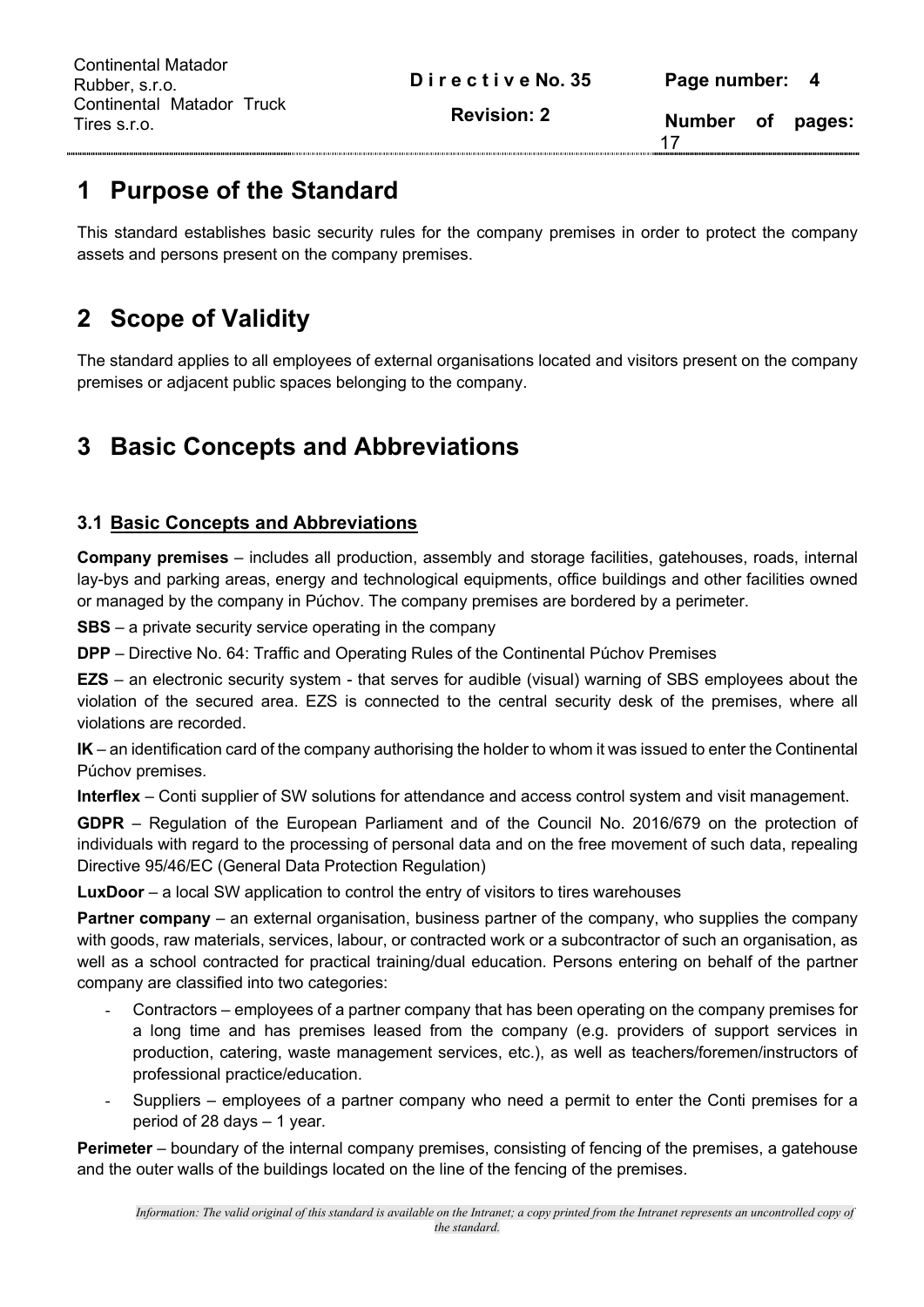| <b>Continental Matador</b><br>Rubber, s.r.o. | Directive No. 35   | Page number: 5  |        |
|----------------------------------------------|--------------------|-----------------|--------|
| Continental Matador Truck<br>Tires s.r.o.    | <b>Revision: 2</b> | Number of<br>17 | pages: |

**RĽV** – human relations management section, or personnel department of the company, i.e. human resources (HR)

**Company** or **Conti** – includes the legal entities of the Continental Group:

- Continental Matador Rubber, s.r.o. (CMR)
- Continental Matador Truck Tires, s.r.o. (CMTT)
- ContiTrade Slovakia s.r.o. (CTS)

**Students** - students who undergo professional practice in the company as part of their practical training or prepare for their diploma theses (entry IK in the "temporary" mode, 28 days - 1 year, as necessary), but not temporary workers or students of dual education, who are for the purposes of this directive considered as employees.

**Technical means with optical devices** - electronic devices equipped with image documentation technology (video camera, camera, mobile phone with a camera, laptop/tablet/smartphone with a camera, and the like).

**VMSI** – INTERFLEX Visitor Management System

**Gatehouse** – a place designated for the registered entry/exit of persons and the registered entry/exit of motor vehicles to/from the company premises.

**Employee** – for the purposes of this Directive, an employee is considered a person in an employment relationship with the company, a person in a similar employment relationship (e.g. based on out-of-work agreements), a company managing director, a seconded employee and a dual education student.

**Weapon** – in accordance with Act No. 190/2003 Coll. on firearms and ammunition.

**ZNO** –the "Black List" - persons included in the list are banned from entering the company premises for a specified period of time.

## **4 Activity Description - Security Management**

### **4.1 Basic Security Rules on the Premises**

- 1) **Purpose and method of entry.** Entry into the company premises is only possible for the purpose of performing work (employees of the company, employees of partner companies), or for business reasons (visits), through the gatehouses. Special events (excursions, open days), which are controlled in a special mode, form the only exception.
- 2) **Entry identification card (IK).** Entry into the company premises without an assigned IK is prohibited (unless this Directive provides otherwise). Permission for media representatives to enter the premises is subject to the approval of the company's managing director. Each person entering or leaving the company premises is required to:
	- **Record each entry to and exit from the company premises** using the IK card reader located on the turnstile, or in the gatehouse area, as well as at the entry to the buildings where the IK card reader is located, without prompting. An employee of Conti is required to record the reason for interrupting his/her working hours (visit to the doctor, business trip, drawing 0.5 day of holiday) associated with leaving the company premises within the relevant working day by using the IK card reader. IK must not be placed on the card reader if located in a backpack or bag to avoid damage to the card reader.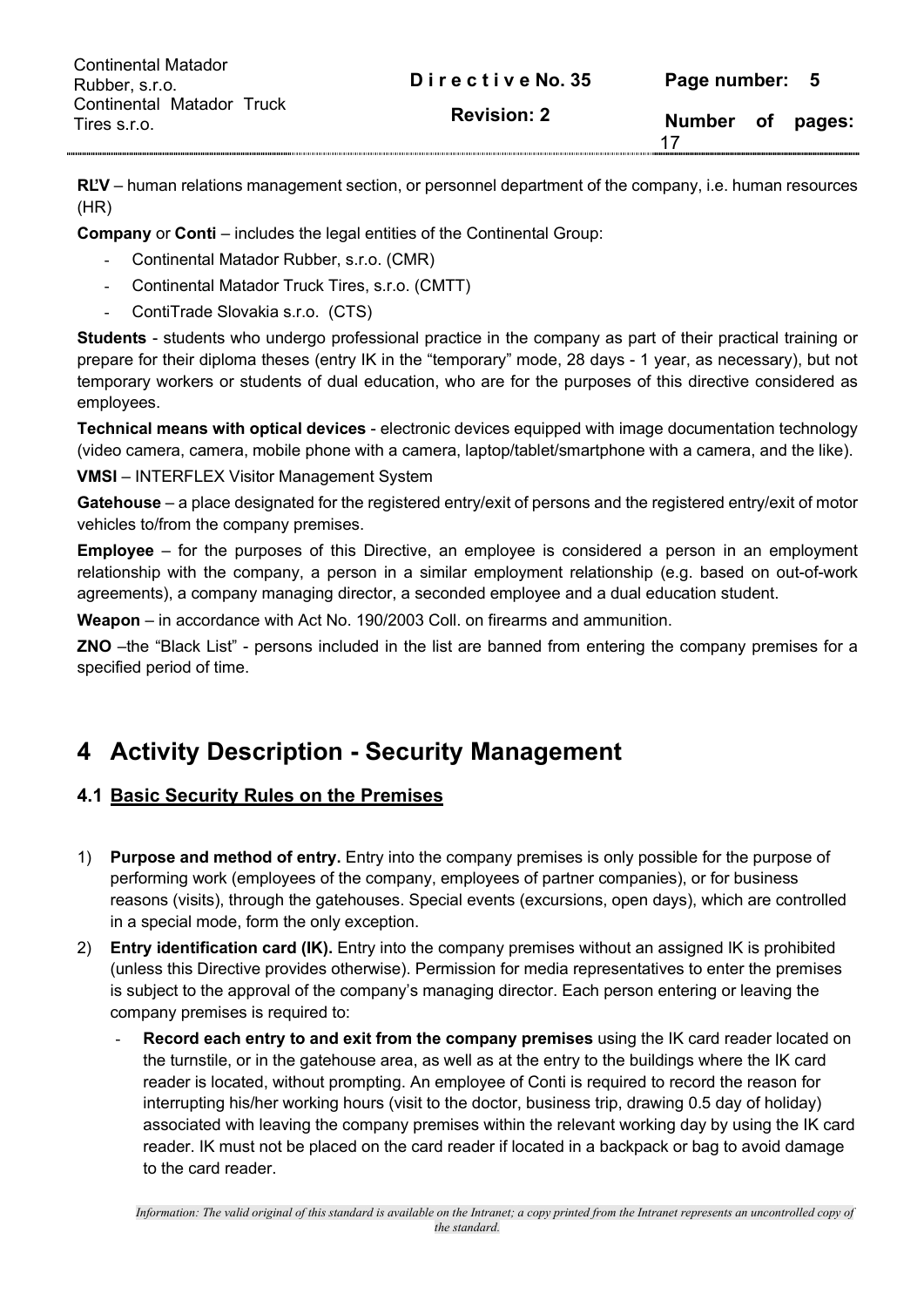| <b>Continental Matador</b><br>Rubber, s.r.o. | Directive No. 35   | Page number: 6 |        |
|----------------------------------------------|--------------------|----------------|--------|
| Continental Matador Truck<br>Tires s.r.o.    | <b>Revision: 2</b> | Number of      | pages: |

- **Carry IK in a protective case** during the presence on the company premises. **Present IK for inspection** (by SBS or ESH employees, or the Security Manager) upon request.
- **Carry IK in a visible place** when present in the security zone 2 and 3 areas (see Section 4.8).
- **Protect IK from damage, loss or misuse**. IK is resistant to water and dust, but less resistant to mechanical and thermal bending. IK must not be exposed to pressure, temperature higher than 60 °C, as well as to chemicals and strong electromagnetic field.
- **IK is not transferable must not be used by another person**!
- **Report lost, stolen, forgotten or malfunctioning IK immediately to SBS staff** (in person or by phone to +421 42 461 3333), who will ensure that the IK in question is blocked and a replacement IK is issued with the same scope of access rights as the original IK (replacement IK must be returned within 3 days of its issue).
- **Return IK** on the day that the employment relationship is terminated or on the day that the performance of work on the company premises is completed.
- 3) **Compliance with Regulations and Instructions.** In order to ensure security and order on the company premises, it is necessary to respect the instructions and orders of the Security Manager, SBS and ESH employees, as well as obligations arising from internal Conti regulations and generally binding regulations as well as local restrictions and orders.
- 4) **The following is prohibited:** 
	- a) **Alcohol and drugs** entering the company premises under the influence of alcohol, narcotics and psychotropic substances, or keeping, distributing and using such substances on the company premises or consuming alcoholic beverages in adjacent public spaces privately owned by the company.
	- b) **Smoking** throughout the company premises, except for places where smoking is officially allowed.
	- c) **Weapons** entering the company premises with a weapon.
	- d) **IK abuse and unauthorised entry**  in particular:
		- lending an IK to another person,
		- entry or exit of other persons to or from the company premises, buildings or offices with a higher security level than allowed by the assigned IK or without placing the IK on the card reader,
		- entry into production premises that are not related to the worker's performance, without the consent of the relevant operation manager,
		- blocking of doors equipped with an IK card reader, preventing it from closing.
	- e) **Taking pictures and recording video**  in the company premises using technical means with optical devices without approval.

Applications for taking pictures or recording video on the company premises are subject to approval by the relevant CMR Plant Director or CMTT Plant Director. The application form is given in Annex 19. Exceptions to this prohibition are given to employees of the specialised departments (ESH, quality, PE, IE, UAŠ department, Support Services department) within the company and designated employees of SBS and the Fire Department within the scope of their work activities.

f) **Approaching the fencing and moving on the roofs** - moving unreasonably or staying in close proximity to the fencing of the company premises (1 meter) and on the roofs of buildings (risk of interference with EZS), or storing any objects in close proximity to the perimeter (min. 2 metres).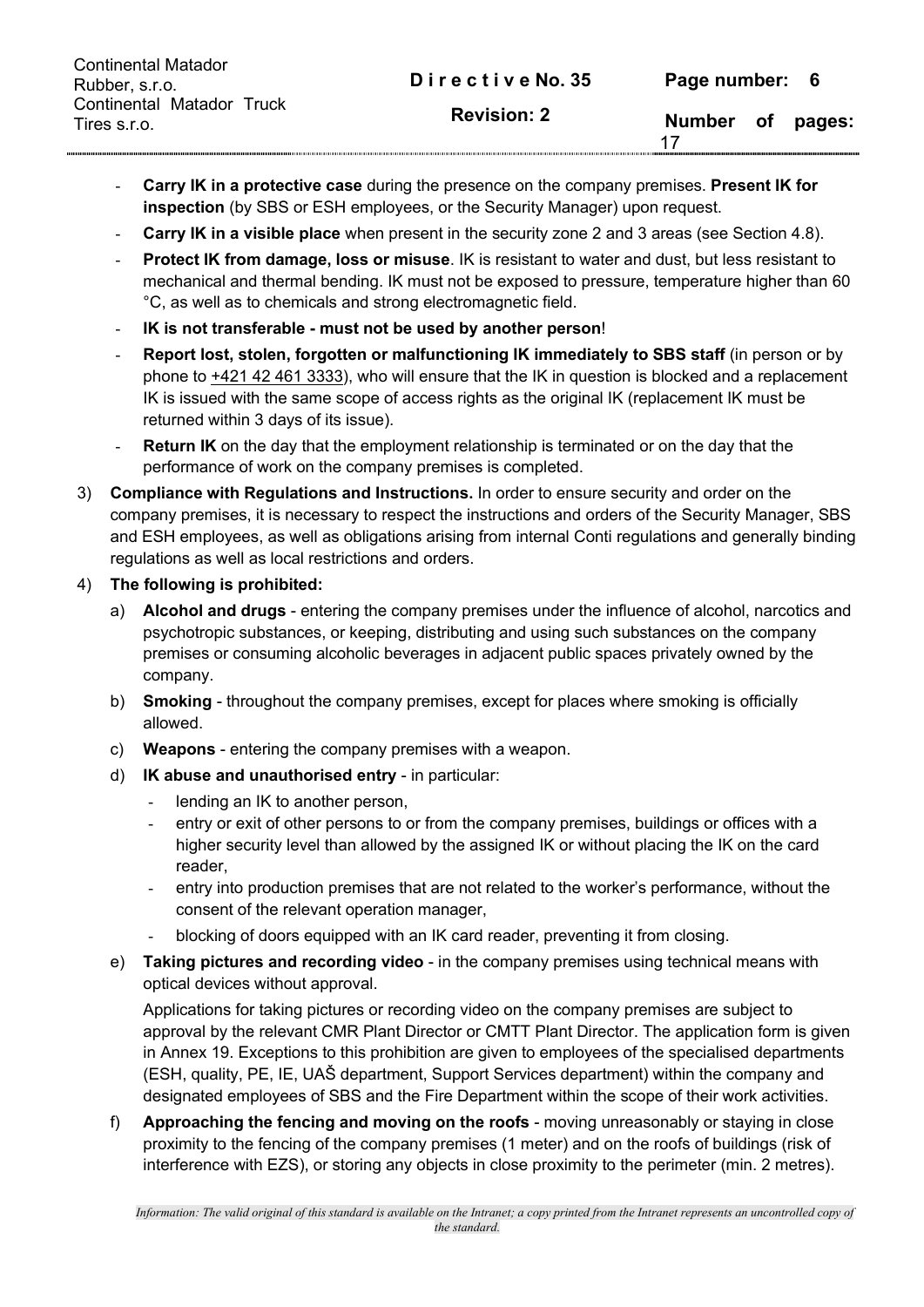| <b>Continental Matador</b><br>Rubber, s.r.o. | Directive No. 35   | Page number: 7 |        |
|----------------------------------------------|--------------------|----------------|--------|
| Continental Matador Truck<br>Tires s.r.o.    | <b>Revision: 2</b> | Number of      | pages: |

In cases when moving or working in close proximity to the fencing of the premises (1 meter), or on the roof of buildings, or in cases when storing material or objects within 2 meters is necessary, SBS staff has to be advised in advance (by phone on042 461 3333, or by e-mail to securitas.veducizmeny@conti.sk).

- g) **Misusing emergency exists and facilities.** Unreasonable opening of emergency exits in the production premises, or using other emergency equipment and systems (fire detector, fire extinguisher, etc.)
- 7) **Reporting property damage.** In case of any damage to the property of the company or private person inside the premises, or in the adjacent parking areas, it is required to immediately inform the SBS staff of this fact (by phone on 042 /461 33 33 - main gatehouse) and, if necessary, to wait on the spot until arrival of an SBS employee. It is further required to subsequently complete an incident report (Annex No. 9). If any damage occurs in direct connection with the operation of a motor vehicle, the incident is further resolved as a traffic accident if one of the following conditions is met:
	- a) a person has been killed or injured,
	- b) dangerous or harmful substances leak into the air or soil,
	- c) the damage incurred appears to exceed EUR 3,990,
	- d) the driver of the vehicle causing the damage is clearly under the influence of alcohol or other addictive substance.

In such a case, the driver of the vehicle or participant in the traffic accident is required to immediately report the traffic accident to the Slovak Police Force (158), wait on the spot until the arrival of the Slovak Police Force and proceed according to the instructions of the Slovak Police Force.

8) **Motor vehicle entry.** Only drivers of motor vehicles may enter or exit using the North and South gatehouses. Other passengers are required to get out of the vehicle and enter or leave the company premises through the turnstile. Exceptions to this rule are explicitly listed in the text of the directive.

#### **9) Other obligations for partner companies.**

- a) **Informing their employees.** Ensure that the employees of their own company or subcontractors, who will perform work on the company premises, are informed about all the provisions set out in this Directive No. 35 and in Directive No. 53 (Rules for the Operation of External Organisations), and ensure their participation in the mandatory training of occupational health and safety and fire safety in Conti before entering the company premises.
- b) **Entry permit.** Ensure that their employees and subcontractors are allowed to enter the Conti premises before performing the agreed work, in cooperation with the Conti contact person (who has ordered the agreed work). Prevent the use of an issued IK by workers other than those to whom it was issued.

In the case the contractor's IK or temporary IK is issued for their employees or employees of the subcontractor, pay an administration fee in cash upon receipt of the IK in accordance with the relevant list of fees and fines, set out in Annex No. 12.

Loss or damage to an IK generates a risk for the company associated with its possible misuse. In connection with these facts, the partner company undertakes to pay a contractual penalty in accordance with the relevant list of fees and fines, set out in Annex No. 12. The contractual penalty is to be paid in cash upon receipt of a new IK to the SBS administrative employee, who will issue a receipt.

c) **Protection of property.** Ensure adequate protection of their movable and immovable assets, as well as movable and immovable assets provided by the company in accordance with the applicable contract, against damage or theft.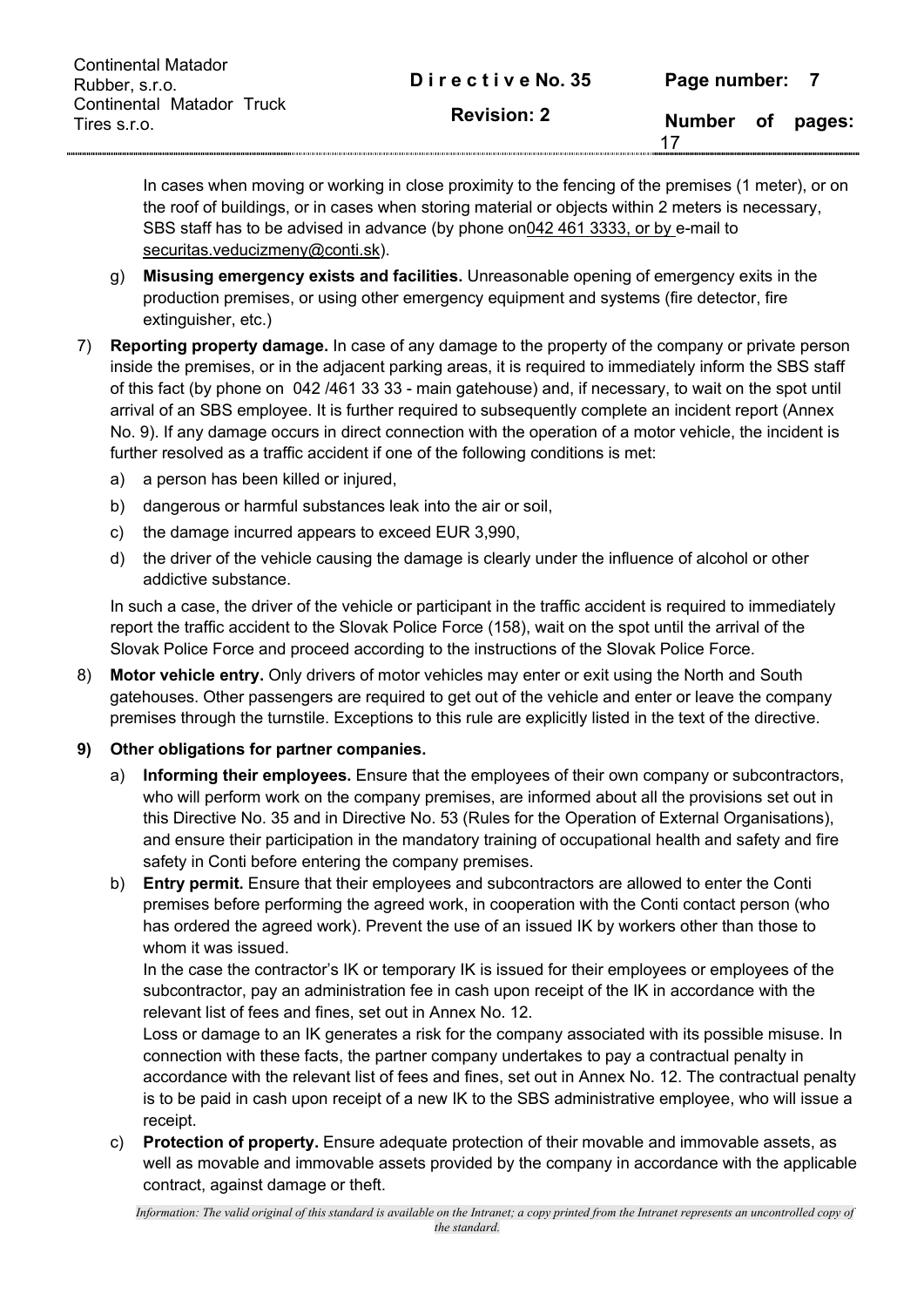| <b>Continental Matador</b><br>Rubber, s.r.o. | Directive No. 35   | Page number: 8 |        |
|----------------------------------------------|--------------------|----------------|--------|
| Continental Matador Truck<br>Tires s.r.o.    | <b>Revision: 2</b> | Number of      | pages: |

- d) **Identification of workers.** During the work assignment on the company premises, provide work clothes for their employees, or employees of subcontractors, so that it is possible to visually identify the name of the partner company (work clothes or work vest with the name (logo) of the company).
- e) **Notification of staff changes or termination of work.** Notify the termination of work assignment of an employee of the partner company or subcontractor on the company premises immediately, but not later than within 3 calendar days, and return the relevant IK to the SBS admin employee (door No. 31 on the ground floor of building AB 2) not later than 7 days from the IK's expiry date. In case of failure to return the IK within the specified period, a sanction will be charged in accordance with the relevant list of fees and fines, set out in Annex No. 12.

For partner companies in the contractor category, the obligation applies to inform the SBS admin employee about all cases of temporary change of work assignment of employees who have been issued a contractor's IK (maternity/parental leave, long-term inability to work, temporary reassignment to another workplace outside of the Conti premises). In such cases, it is necessary to deposit the contractor's IK issued in the SBS admin office until the re-assignment of the employee in the Conti premises.

#### **10) Other obligations for employees of partner companies.**

- a) **Occupational Safety and Health.** Before entering the company premises, the employees of partner companies are required to complete an OSH and fire safety training and confirm its completion with their signature in accordance with Directive No. 53 (Rules for the Operation of External Organisations).
- b) **Identification.** During the performance of the agreed work, wear work clothes on the company premises with a visible name (logo) of the partner company.

**WARNING! For violating the company's regulations, an employee of the partner company or a visitor may be banned from entering the company premises!** It is especially important to prevent the misuse of IKs and unauthorised entry into the premises, to respect the ban on smoking outside the designated areas, to respect the prohibition of alcohol, narcotics and psychotropic substances, to respect the prohibition of taking pictures and recording video, to avoid theft, damage to property and violent, rude or aggressive behaviour.

### **4.2 Entry of persons**

### **4.2.1 Employees of partner companies**

- 1) The following entities are considered a partner company:
	- a) suppliers/subcontractors, or customers of the Continental group companies CMR, CMTT and CTS.
	- b) companies that have been operating on the company premises for a long time and have entered into a lease agreement for a building on the company premises are included in a specific group of partner companies, the so-called "contractors".
- 2) Employees of partner companies may enter the Conti premises for long-term assignment (more than 28 days) purposes based on a contractor's IK or temporary IK, or based on a visitor's IK, if they enter the Conti premises for short-term assignment (1-7 days, an IK may be extended for a maximum of 4 times) purposes. The conditions for issuing these IK are listed below.
- **3) Issuing IK to employees of partner companies.**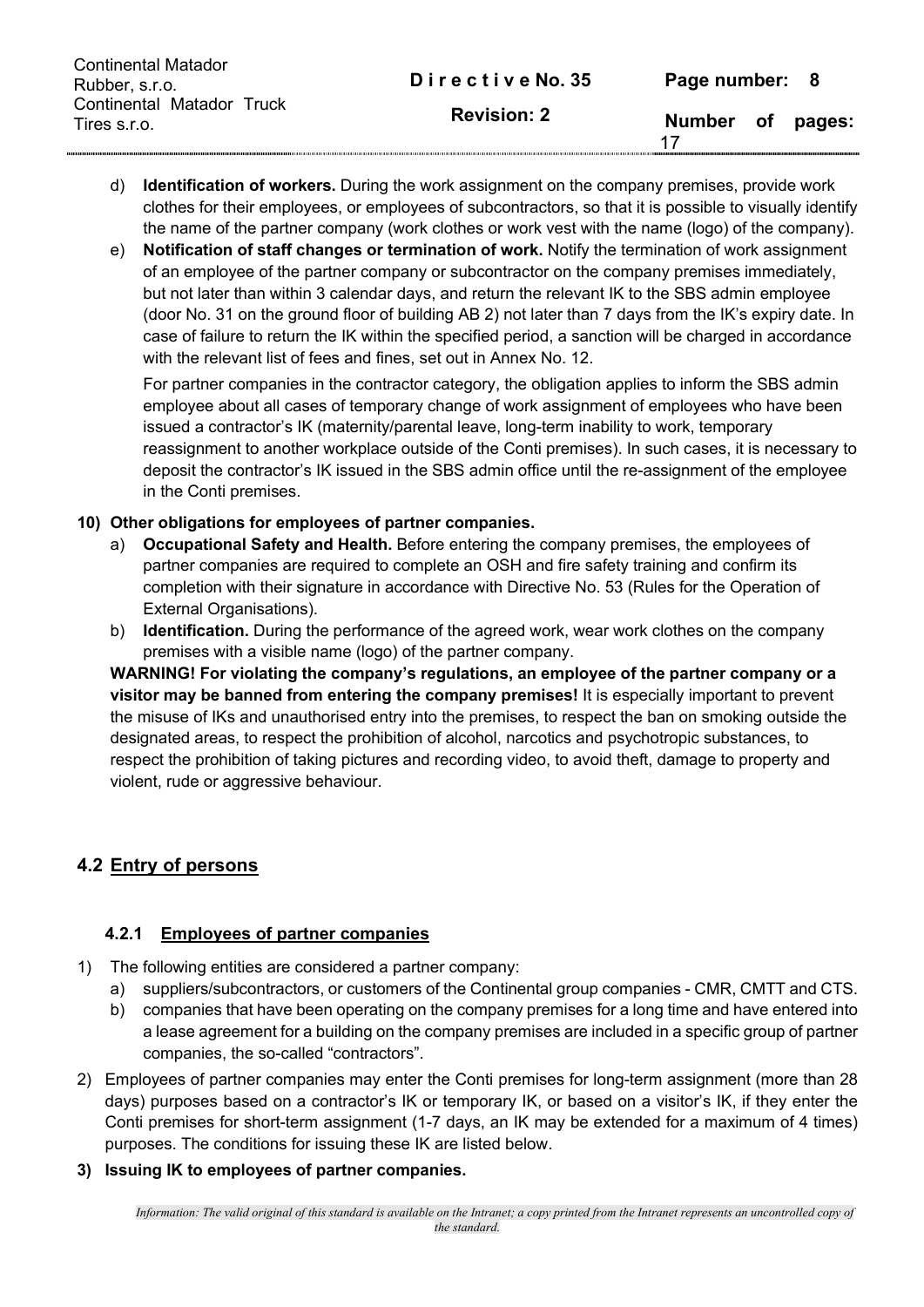| <b>Continental Matador</b><br>Rubber, s.r.o. | Directive No. 35   | Page number: 9 |        |
|----------------------------------------------|--------------------|----------------|--------|
| Continental Matador Truck<br>Tires s.r.o.    | <b>Revision: 2</b> | Number of      | pages: |

- a) **Application.** The applicant for entry shall fill in the form set out in Annex No. 1 the part on behalf of the partner company.
- b) **Duplicate of a lost or damaged IK**. To issue a new IK, completed application needs to be submitted to the SBS admin office on behalf of a partner company. In this case, a duplicate IK will be issued without further approval process.
- c) **Extended access rights.** If it is necessary for the performance of contractually agreed work, the applicant, together with a representative of the company's specialised department who orders the work of the partner company, shall specify the scope of required extended access rights (buildings, doors and time profile) for designated employees of the supplier. The accuracy of the data in the form shall be confirmed by the signature of the representative of the company's specialised department, who orders the work of the partner company. The completed application shall be submitted by a representative of the partner company to the SBS admin office (ground floor AB 2, office No. 31).
- Recommendation: A representative of the company's specialised department should communicate the application for extended access rights to specific buildings with the relevant person responsible for the building (by e-mail, Teams or phone) and discuss any diverse views on the required scope of access rights before the application is entered into the approval process via e-Sign.
- d) **Approval.** An application in the e-Sign app shall be approved by the relevant director of the department ordering the work of the partner company (or an authorised representative) and the Security Manager or ESH Manager. In the case of an application for access to specific premises or buildings beyond the basic entry to the company premises through turnstiles, the application shall also be approved by designated persons responsible for individual buildings, each for their area of responsibility (entry consent + time profile of entry authorisation).
- e) **Issuing IK and granting permits.** Based on an approved application via e-Sign, an SBS admin employee shall issue a new IK, extend the validity of an IK already issued, or extend the access rights for designated persons. In case of extending access rights for entry by motor vehicles, an SMS admin employee shall also issue a vehicle card to the applicant (according to Annex No. 7). The fee for issuing an IK is listed in Annex No. 12.
- f) **Issue of IK to an applicant**: is only possible subject to the applicant completing the mandatory OSH and fire safety training. Two types of IK can be issued:
	- (A) **Contractor's IK.** It is issued to employees of partner companies in the "contractor" category who have a designated place of work on the company premises (valid for longer than 1 year, IK must also include a photograph). The applicant shall be available for taking a photograph (room No. 18, ground floor AB2) at the time agreed with the SBS admin employee (phone.: +420/42461 3203, e-mail: securitas.ag@conti.sk). The validity of the contractor's IK is limited to the period of performance of the work agreed on the company premises. A contractor's IK is issued free of charge, but if an employee of a partner company completes the work in the company premises within 1 year of its issuance, a handling fee will be charged for issuing an IK in accordance with Annex No. 12.
	- (B) **Temporary IK**. It is issued to employees of partner companies who have a designated place of work on the company premises for more than 28 days. The validity of the temporary IK is limited to the period of performance of the work agreed on the company premises, but only for a maximum of 1 year.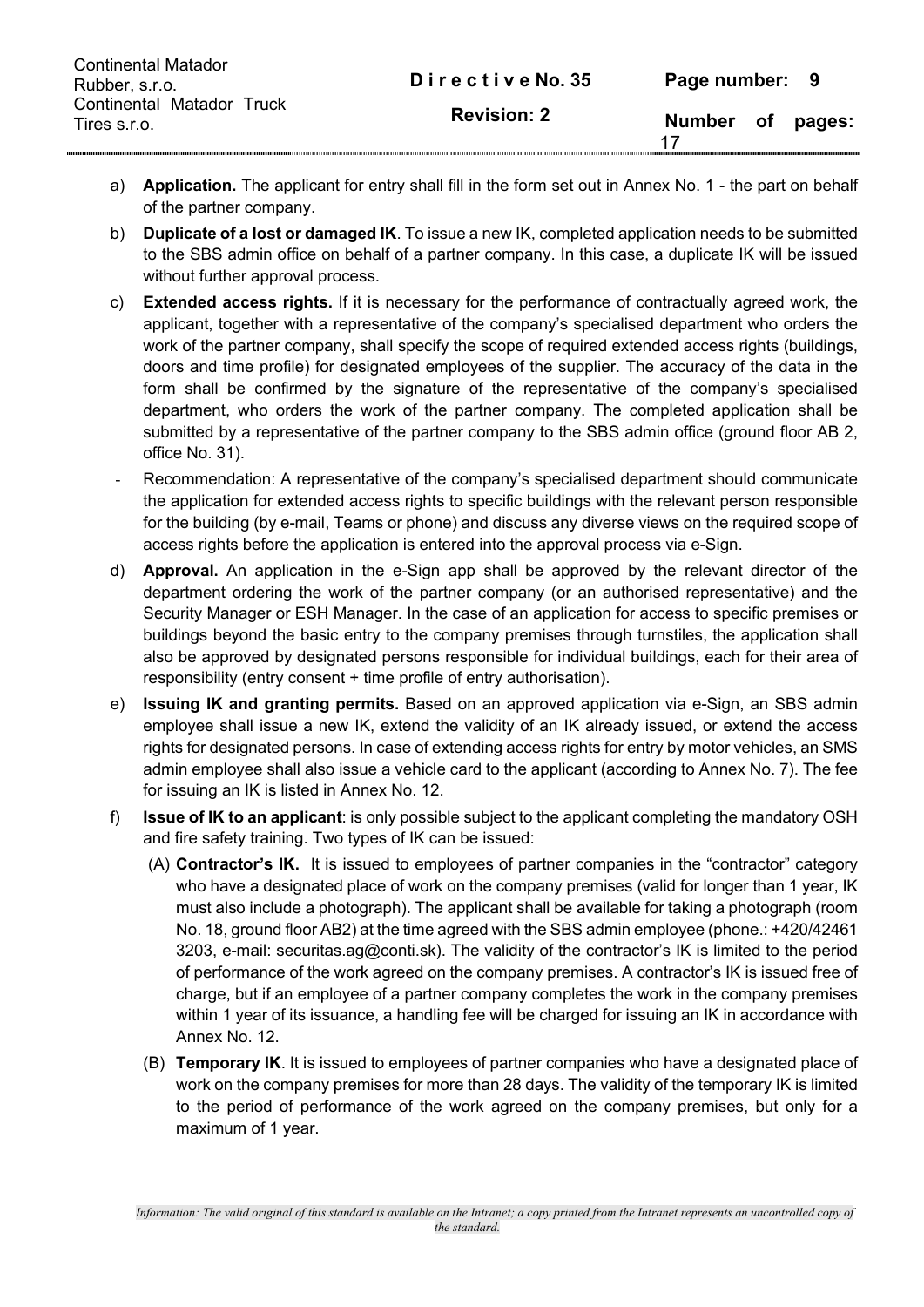| <b>Continental Matador</b><br>Rubber, s.r.o. | Directive No. 35   | Page number: 10 |        |
|----------------------------------------------|--------------------|-----------------|--------|
| Continental Matador Truck<br>Tires s.r.o.    | <b>Revision: 2</b> | Number of       | pages: |

#### **4.2.2 Visitors**

To control the entry of visitors to the premises of Conti Púchov, the company uses the SW app - Visitor management system supplied by Interflex (VMSI).

#### *4.2.2.1 Interflex visitor management system*

Every visitor entering the Conti premises must be registered with the VMSI.

#### **1) Registration of visits**

It takes place at the gatehouses (main gatehouse, North gatehouse and South gatehouse) or at the Information desk located on the AB1 ground floor by SBS staff. A visitor's IK is issued during the registration, which the visitor shall use to enter into or exit from the Conti premises using the designated turnstiles.

#### **2) Pre-registration of visits**

- $\triangleright$  It is used for scheduled visits.
- $\triangleright$  Visits can be scheduled not earlier than 2 (two) weeks before the date of the visit.
- $\triangleright$  An applicant for pre-registration can only be a person with an authorisation assigned in the VMSI, i.e. selected Conti employees from individual departments and representatives of selected Conti partner companies.
- $\triangleright$  Inviting persons heads of departments and selected employees of specialised departments who initiate a visit and who have the right to cancel the pre-registration of a visit.
- $\triangleright$  The maximum duration of a visit is 7 days. The applicant is responsible for determining the duration of the visit only for the time necessary to meet the purpose of the visit.
- $\triangleright$  The entry of a visit with a vehicle into the premises can only be planned in necessary cases there is a designated visitor parking area in front of AB1.
- $\triangleright$  If the visitor's company is not included in the list of companies, it is necessary to contact the SBS admin office (extension 3203, e-mail: securitas.ag@conti.sk), who will add the company to the list of companies.

#### **3) Approval of visits**

- $\triangleright$  Pre-registration of a visit issued by an applicant/ is automatically approved unless the manager at Conti, named as the inviting person, cancels the pre-registration of the visit.
- $\rightarrow$  Conti managers can check the pre-registration of visits where they are specified as the inviting persons, via an info-mail automatically sent from the "visitor.approval@conti.sk" address, which contains basic information about the scheduled visit (person, company, date of the visit and reason for the visit).
- $\triangleright$  The applicant requesting the pre-registration of a visit is fully responsible for the information entered in the VMSI. The applicant is also responsible for compliance with the correct procedures for the preregistration of a visit to avoid multiple entry of the same visitor into the VMSI.
- $\triangleright$  It is specifically forbidden to enter a new visitor who is a person already included in the list of visitors but also placed on the Black List, and for whom no pre-registration can be made. In such cases (e.g. two different persons with the same name and surname), the applicant is required to contact the Security Manager and clarify whether it is a person included in the Black List.

#### **4) Completion of a visit (deregistration)**

 $\triangleright$  To leave the Conti premises, visitors may only use the turnstiles equipped with IK card collectors. Visitors shall insert their visitor's IK into the card collector every time they leave the Conti premises.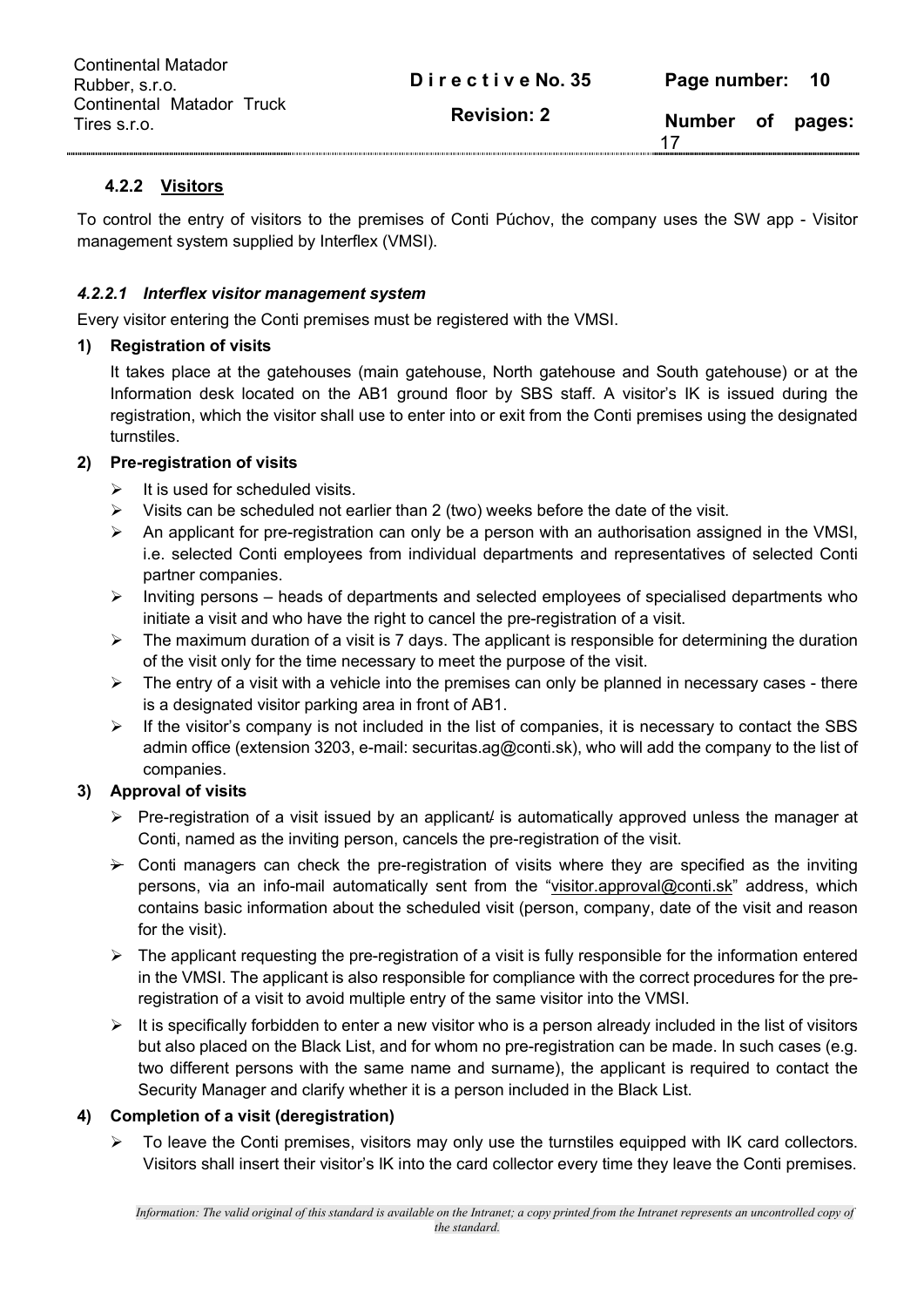| <b>Continental Matador</b><br>Rubber, s.r.o. | Directive No. 35   | Page number: 11 |        |
|----------------------------------------------|--------------------|-----------------|--------|
| Continental Matador Truck<br>Tires s.r.o.    | <b>Revision: 2</b> | Number of<br>17 | pages: |

- $\triangleright$  In the case of multi-day entries, the number of visitor's entries and exits is not limited except for the last day of validity of the visitor's IK, when only one entry and exit is allowed. On that day, the card collector will retain the visitor's IK in the collection tray and automatically deregister the visit in the VMSI.
- $\triangleright$  In the event that the visitor completes the visit before the validity period of the visitor's IK expires, when leaving the Conti premises for the last time, the visitor shall hand over the IK to the SBS employee at the gatehouse, who will deregister the visitor in the VMSI.

#### **4.2.3 List of Unwelcome Persons (Black List) with a ban on entering the company premises**

- 1) Reasons for inclusion in the Black List
	- a) Gross violation of the rules governed by the relevant internal regulations (in particular Directive No. 53, Directive No. 35, DDP, etc.), or multiple less serious violations by an employee of a partner company or a visitor to the company (does not apply to Conti employees). Examples of violations together with the duration of the ban are given in Annex No. 17. In the case that a person is included in the Black List, a "Sanction Notice" will be delivered to the contact person of the supplier company concerned.
	- b) Objectively demonstrated failure to return an IK in accordance with this Directive or failure to pay the fee or penalty for the IK;
	- c) Endangering or damaging the company's reputation;
	- d) Identified unfair business practices of supplier companies (responsible persons management/managing directors will be included in the list).
- 2) Principles for imposing a sanction of inclusion in the Black List:
	- a) **Principle of proportionality** the duration of the entry ban is proportionate to the severity of the violation, or the seriousness of the threat to the economic interests of the company (especially detected unfair business practices, or damage to the reputation of the company).
	- b) **Principle of non-discrimination** the duration of the entry ban must not be based on the person's belonging to a particular ethnic group, nationality, sex, political or religious belief, etc.
	- c) **"Rule of three" principle** an entry ban imposed after multiple (at least three times) minor violations of internal regulations, unless stated otherwise.
	- d) **Individual assessment** of individual violation cases with the application of the entry ban sanction, taking into account the circumstances of each individual case.
	- e) **Possibility of appeal:** The final decision in disputable cases of imposing a sanction of the ban on a person entering the company premises is in the competence of the company's managing directors (always a different person from the one who imposed the sanction). The appeal has no suspensive effect.
	- f) **Principle of transparency:** the person and the partner company concerned are duly informed about the inclusion of the person concerned in the Black List, and the information for the persons concerned is also published at the main gatehouse.
	- g) **Right to object:** the person concerned (data subject) has the right to object to the processing of his or her personal data for reasons arising from his/her specific situation, according to Article 21 of the GDPR. Any objections filed shall be decided by the Conti Data Protection Coordinator.
- 3) The inclusion of a person in the Black List and the determination of its duration is in the competence of: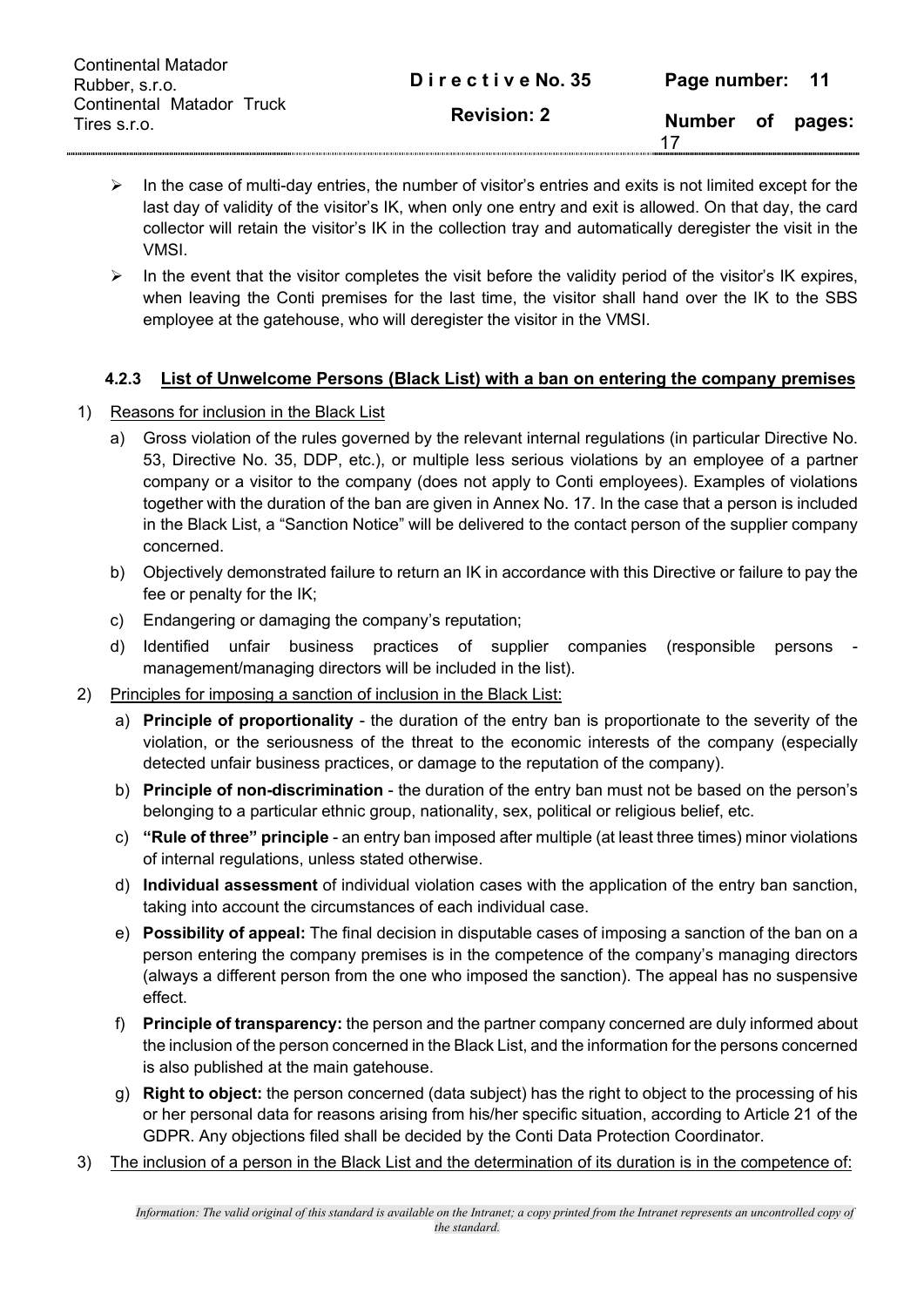| <b>Continental Matador</b><br>Rubber, s.r.o. | Directive No. 35   | Page number: 12 |        |
|----------------------------------------------|--------------------|-----------------|--------|
| Continental Matador Truck<br>Tires s.r.o.    | <b>Revision: 2</b> | Number of       | pages: |

- $\triangleright$  ESH manager in cases of violating Directive No. 53, DPP or other occupational health and safety and fire safety rules (except for Conti employees),
- $\triangleright$  Security manager in cases of violating Directive No. 35 or DPP (except for Conti employees).
- $\triangleright$  Company managing directors in cases of endangering or damaging the reputation of the company, unfair business practices, or inclusion in the Black List in connection with the termination of employment with a Conti employee,
- $\triangleright$  In case of failure to return the visitor's IK when leaving the Conti premises, the person concerned will be automatically included in the Black List until the visitor's IK is returned, or the penalty is paid in accordance with Annex No. 12.
- 4) Exclusion of a person from the Black List:
	- $\triangleright$  Automatically, max. within 1 month after the expiry of the period specified for inclusion in the Black List, or
	- $\triangleright$  before the expiry of the period of inclusion in the Black List by a decision of the company's managing director, or
	- $\triangleright$  before the expiry of the period specified for inclusion in the Black List on the basis of an opposition of the person concerned (data subject) in accordance with Article 21 of the GDPR, or on the basis of another request from the person concerned (data subject), or
	- $\triangleright$  automatically after payment of the fee for the failure to return the visitor's IK.
- 5) A person included into the Black List is banned from entering the company premises. Such person cannot be issued a temporary IK, contractor's IK or visitor's IK (a person has the "black list-yes" status in VMSI).
- 6) Organisational measures for working with the Black List:
	- $\triangleright$  The Black List is managed by the Security Manager in a limited version as a shared directory (O:), with access only on the basis of a permit (data range: identification of the person, duration of the ban, who granted the ban). Only the Security Manager has access to the complete Black List (it also contains the reason for inclusion, documents for violating security regulations).
	- $\triangleright$  SBS admin staff (for issuing temporary, contractor's and visitor's IK), the ESH manager, company managing directors and SBS staff at the gatehouses also have access rights to view the Black List shared directory.

#### **4.3 Entry/exit of motor vehicles to/from the company premises**

All drivers are required to register their own material/tools/equipment that they bring in a motor vehicle using the designated form (Annex No. 11 - List of DHM and HIM) upon entering the company premises and submit these forms to an SBS employee for inspection at the gatehouse upon entry and exit.

#### **4.3.1 Employees of partner companies: Entry/exit and parking of vehicles on the premises**

#### *4.3.1.1 Basic rules*

#### 1) **The following is prohibited:**

- a) Entry of private vehicles belonging to private individuals.
- b) Entry of passenger taxi services except for TOP management visitors.
- c) Parking of vehicles that are not intended for transport of persons and that are not classified as passenger vehicles in passenger car parks.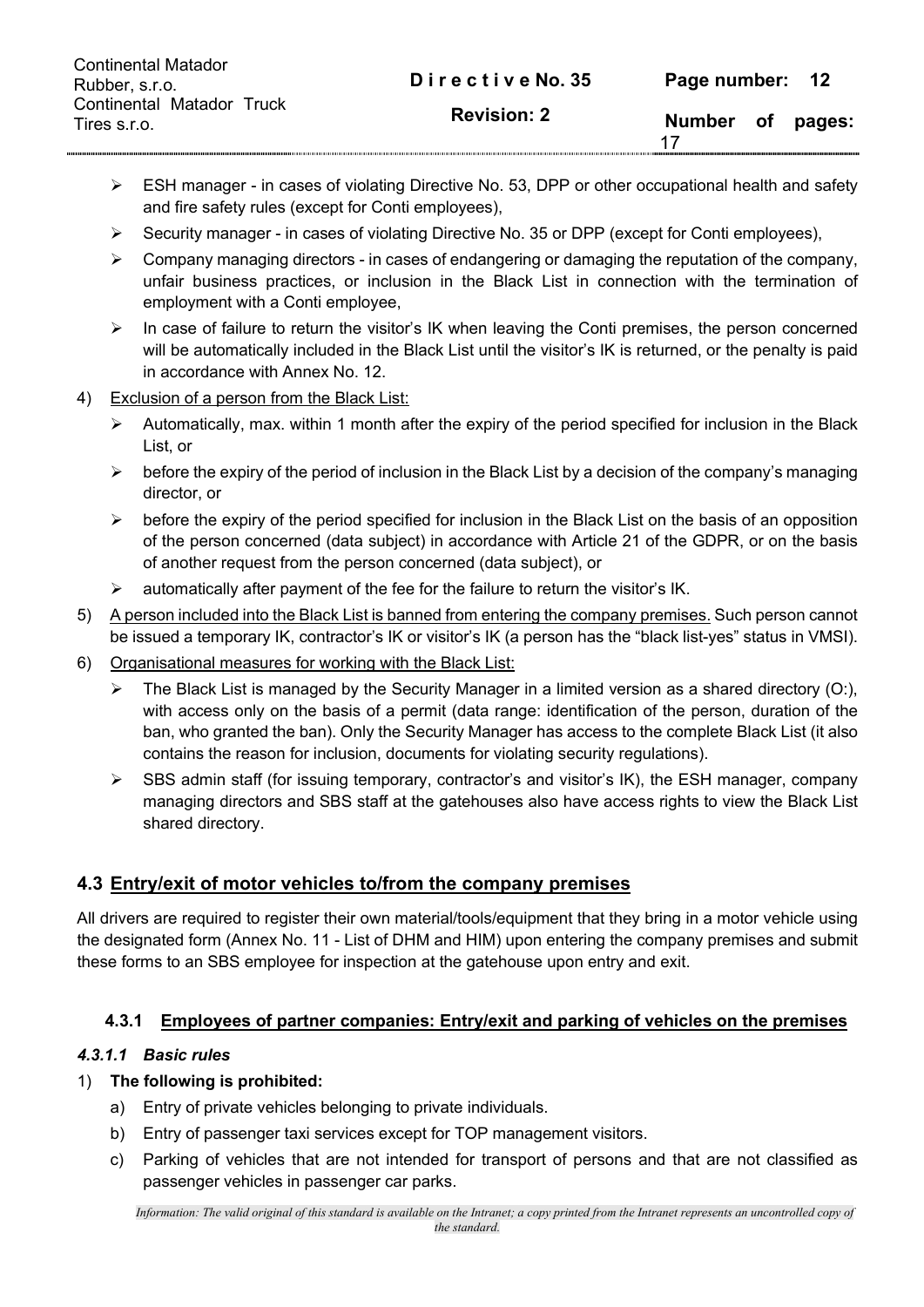| <b>Continental Matador</b><br>Rubber, s.r.o. | Directive No. 35   | Page number: 13 |        |
|----------------------------------------------|--------------------|-----------------|--------|
| Continental Matador Truck<br>Tires s.r.o.    | <b>Revision: 2</b> | Number of       | pages: |

- d) Parking in parking spaces reserved for the company management.
- e) Parking of trucks, semi-trailers or trailers on the company premises during Saturdays, Sundays and public holidays and on working days from 10 pm to 6 am without the consent of the Security Manager or the Site Security Chief (VOO).
- 2) **Registration.** Drivers of motor vehicles are required to register at the entrance or exit at the gatehouse by stopping and without being prompted submitting documents that authorise the entry or exit of a motor vehicle to or from the company premises, as well as documents enabling the import of material to or removal from the company premises.
- 3) **Property pass.** Drivers of an external company who take their own material/tools/equipment or the property of Continental from the company premises are required to fill in an electronic pass in accordance with Directive No. 7. (Electronic pass for property). The pass shall be checked and confirmed by an SBS employee at the gatehouse.
- 4) **Check on exit.** When leaving the company premises, drivers are required to open the luggage compartment or loading space of their vehicle without being prompted and wait for a visual inspection to be performed by an SBS employee, or on request, also open other parts of the vehicle and tolerate their inspection.
- 5) **Weighing of vehicles.** All motor vehicles that carry out waste collection and trucks delivering raw materials according to the specification determined by the director of the purchasing division are subject to the weighing regime at the entry to and exit from the company premises. At the request of an SBS employee, each driver is obliged to weigh their motor vehicle.
- 6) **Road traffic rules.** Drivers are required to follow the road traffic rules (vertical and horizontal traffic signs) on roads within the company premises. Violation of road traffic rules will be subject to a fine imposed in accordance with Directive No. 53 (Rules for the Operation of External Organisations). In case of repeated (double - and multiple) violations of road traffic rules, the driver concerned will be revoked the permit to enter the company premises with a motor vehicle.
- 7) **Traffic and operating rules of the premises.** Other rules for the movement of vehicles on the company premises are governed in the regulation "Traffic and operating rules of the Continental Púchov premises for suppliers and visits", which are available at each entrance to the company.

#### *4.3.1.2 Long-term entry of vehicles belonging to employees of partner companies.*

- 1) Employees of partner companies are allowed to enter the company premises with their motor vehicles on the basis of an application approved (Appendix No. 4) by extending the access rights on IK card readers located on the roads at the North gatehouse and the South gatehouse.
- 2) If the application is approved, a vehicle card (Annex No. 7) is issued, which must be visibly placed behind the windscreen of the motor vehicle at all times during the presence of the vehicle on the company premises.
- 3) A permit to enter with a motor vehicle is charged in accordance with Annex No. 12.
- 4) **Rules for the approval of entry by motor vehicle.** The entry of a motor vehicle to the company premises is subject to a contract between the company and a partner company, if the contract implementation period is longer than 1 month. Accepted reasons for the approval of entry by motor vehicle:
	- a) Inspection activity of a manager/partner company coordinator, whose permanent or frequent (min. twice a week) presence is required on the company premises (taking into account the number of employees, the scope of work and the frequency of activities).
	- b) Daily transport of material.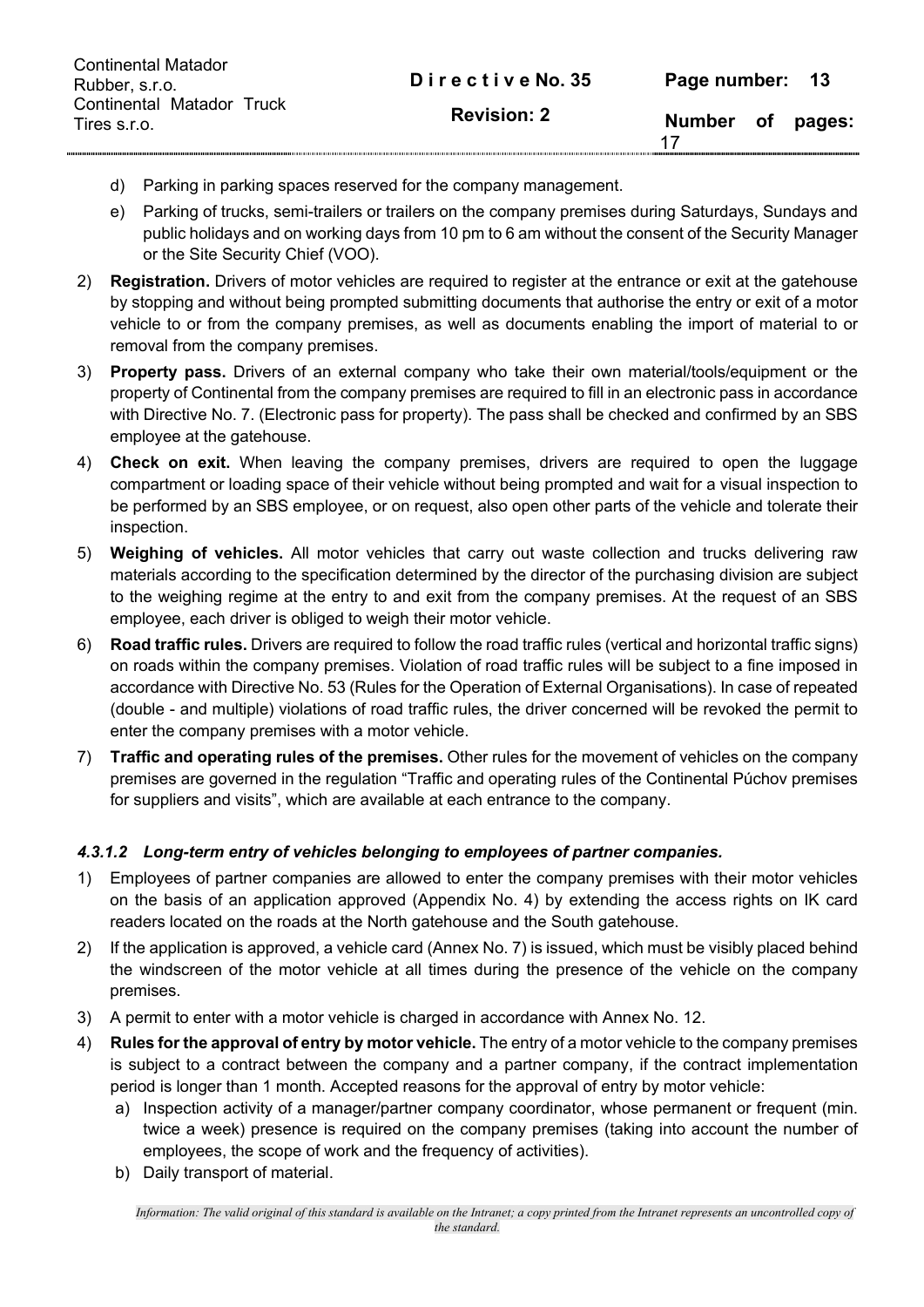| <b>Continental Matador</b><br>Rubber, s.r.o. | Directive No. 35   | Page number: 14  |        |
|----------------------------------------------|--------------------|------------------|--------|
| Continental Matador Truck<br>Tires s.r.o.    | <b>Revision: 2</b> | Number of<br>-17 | pages: |

- c) Daily use of construction vehicles for a period longer than 30 days.
- d) Technological vehicles of partner companies, which are located on the company premises and have to drive through the gatehouses due to their work duties.
- e) Selected technological or service vehicles of a partner company, which frequently enter the company premises in order to perform the agreed work.

#### 5) **Duration of entry permit:**

- a) For vehicles of companies in the "contractor" category for the duration of the contractual relationship with the company.
- b) For vehicles of companies in the "supplier" category for the duration of the contractual relationship with the company, but not more than 1 year.
- c) In the event of an obvious discrepancy between the reality and the accepted reason for granting a permit for entry of a motor vehicle, the company may unilaterally terminate the approved permit for entry of the motor vehicle. Data from the installed vehicle licence plate reading system will be used to objectively determine the movement of a motor vehicle.

#### *4.3.1.3 Short-term entry of vehicles*

- 1) An employee of a partner company may request a short-term permit to enter the company premises (1 to 7 days) with a motor vehicle, for the time strictly necessary for the delivery/removal of material, tools or instruments, or for service work that requires the entry of a specialised motor vehicle to the company premises. The planning and approval of vehicle entries is carried out in the VMSI software application same as the entry of persons (Section 4.3.3).
- 2) It is expressly forbidden to use the entry of vehicles to the company premises for the purpose of transporting the employees of a partner company to their place of work.
- 3) Short-term permit for the entry of a vehicle shall also be used for visitors of the company management entering the company premises by using a motor vehicle.
- 4) The entry permit approver is responsible for checking the legitimacy of entry of a motor vehicle into the company premises.

#### **4.4 Gatehouses for entering the company premises**

The following gatehouses can be used to enter or exit the company premises:

#### **4.4.1 South gatehouse**

- 1) The South gatehouse (coordinates N49.10147, E18.32143) serves for the passage of trucks and construction machinery into the company premises and also for the entry of persons. In special cases and outside of the operating hours of the North gatehouse (on working days from 10 pm to 6 am, on weekends and public holidays) it is also used for the passage of passenger vehicles and vans.
- 2) Operating time: 24 hours a day, 7 days a week.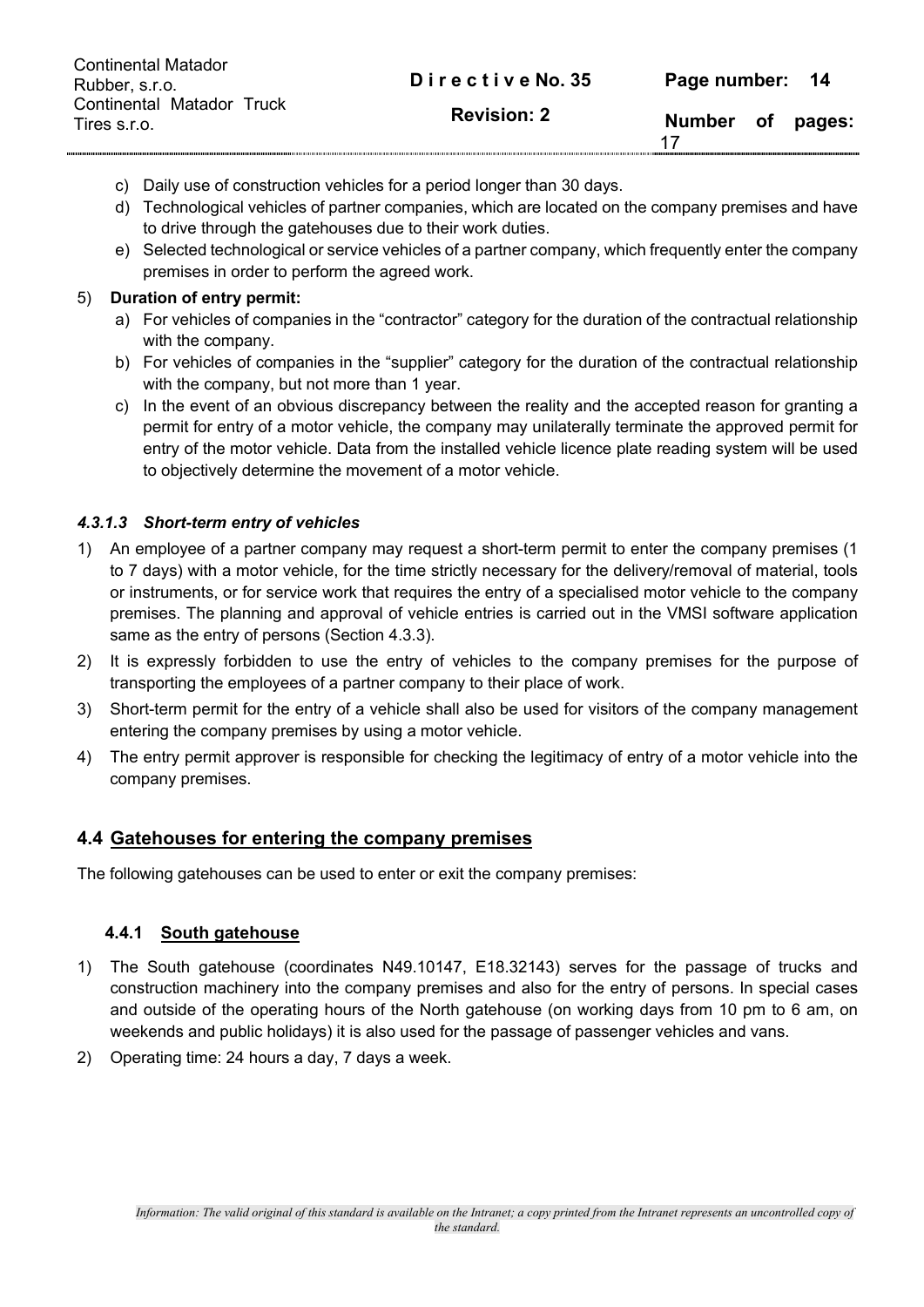| <b>Continental Matador</b><br>Rubber, s.r.o. | Directive No. 35   | Page number: 15 |        |
|----------------------------------------------|--------------------|-----------------|--------|
| Continental Matador Truck<br>Tires s.r.o.    | <b>Revision: 2</b> | Number of       | pages: |

#### **4.4.2 North gatehouse**

- 1) The North gatehouse (coordinates N49.10562, E18.31898) serves for the passage of passenger vehicles, light trucks and specialised vehicles (firefighting equipment, rescue service, etc.) to and from the company premises.
- 2) Operating time: on working days from 5.45 am to 9.45 pm.
- 3) The North gatehouse is not intended for the passage of persons and serves for the passage of motor vehicles with a driver. Passengers are required to get out of the motor vehicle and enter or exit the company premises through the main gatehouse, or through the entrance for visitors.

#### **4.4.3 Main gatehouse**

- 1) The main gatehouse (coordinates N49.10576, E18.31759) serves for the entry/exit of company employees and employees of partner companies into and from the company premises and for the entry of visitors after 2.30 pm.
- 2) Operating time: 24 hours a day, 7 days a week.

#### **4.4.4 Entrance for visitors - entrance hall of the administrative building AB 1**

- 1) The entrance hall of the administrative building (coordinates N49.10574, E18.31767) serves for the entry and exit of visitors on working days from 6 am to 2.30 pm.
	- a) Visitor may use the designated Visitor's car park for the duration of their visit.

#### **4.4.5 Púchov Distribution Centre gatehouse**

- 1) The Púchov Distribution Centre gatehouse (coordinates 49°05'54.0 "N 18°19'10.5" E) serves for the entry/exit of the company employees, employees of the provider of warehousing and forwarding service provider and visitors to the tire warehouse.
- 2) Operating time: 24 hours a day, 7 days a week.

#### **4.5 Camera system operation**

#### **4.5.1 Camera system operation principles**

- 1) Camera systems may only be used in accordance with the following standards:
	- a) GDPR and Act No. 18/2018 Coll. on personal data protection, as amended,
	- b) Guideline issued by the European Data Protection Board No. 3/2019 on the processing of personal data by means of camera devices dated 29 January 2020,
	- c) Act No. 311/2001 Coll. Labour Code, as amended (especially Article 13 (4) of the Labour Code),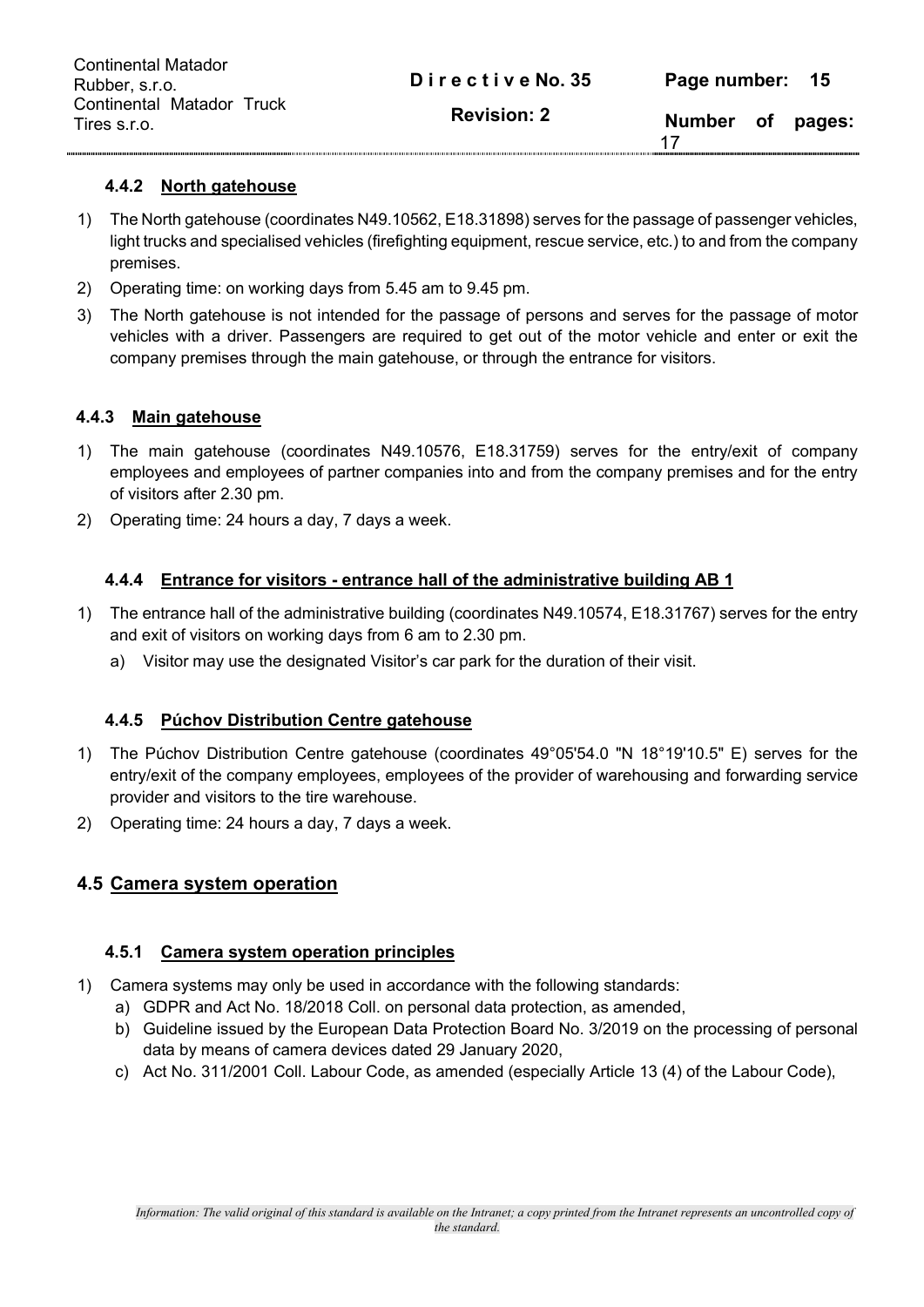| <b>Continental Matador</b><br>Rubber, s.r.o. | Directive No. 35   | Page number: 16 |        |
|----------------------------------------------|--------------------|-----------------|--------|
| Continental Matador Truck<br>Tires s.r.o.    | <b>Revision: 2</b> | Number of<br>17 | pages: |

#### **4.5.2 Rules for the camera system operation**

- 1) Only the Security Manager and the ESH Manager may provide camera recordings to third parties (in accordance with Directive No. 42, Annex 8). Any such provision of a camera recording must be documented in the form of a completed and signed protocol specified in Annex No. 16 to this Directive.
- 2) External companies operating for a long time in the Conti premises may operate their own camera systems in their leased premises under the following conditions:
	- a) monitoring is carried out in accordance with applicable legislation on personal data protection and the Labour Code.
	- b) Only the leased premises can be recorded/monitored, other premises only with the consent of the Security Manager.
	- c) The period of the camera system operation is limited to the duration of the lease agreement, or another contract, on the basis of which the external companies use the company premises.

#### **4.6 Security zones in the company premises**

The zoning of the company premises serves for the needs of managing the entrances to individual buildings on the company premises and managing the appropriate level of security of buildings on the company premises in accordance with Continental standards.

| <b>Zone</b>       | <b>Building/room</b>                     | <b>Building</b><br>number | <b>Security zone specification</b>                                                                                                  |  |  |
|-------------------|------------------------------------------|---------------------------|-------------------------------------------------------------------------------------------------------------------------------------|--|--|
| Zone 0            | Canteens and cafeterias                  | 1, 7, 20                  | Public area - free entry for Conti employees,<br>employees of partner companies and visitors<br>after entering the company premises |  |  |
|                   | Production premises PLT*                 | 1, 2, 4, 6, 8             | Non-public zone - entry only for a defined                                                                                          |  |  |
|                   | Production premises CVT*                 | 4, 7                      | group of company employees and<br>employees of partner companies, or visitors                                                       |  |  |
|                   | CMR - administrative<br>premises         | 20, 25                    | with assigned right of entry; entry into the<br>zone is controlled using an IK card reader.                                         |  |  |
| Zone 1            | <b>CMTT</b> - administrative<br>premises | 7,30                      | *entry into the zone is not controlled by an IK                                                                                     |  |  |
|                   | Conveyor belt production                 | 6, 8                      | card reader                                                                                                                         |  |  |
|                   | Power engineering                        | 5, 35                     | - employees of partner companies must be<br>visibly identified by their company logo.                                               |  |  |
|                   | Mixing plant *                           | 4, 6, 10                  | - visitors must carry a visible visitor card and                                                                                    |  |  |
|                   | Firefighters building *                  | 23                        | must be accompanied by an authorised                                                                                                |  |  |
|                   | EDC tire warehouse                       | 9                         | person.                                                                                                                             |  |  |
|                   | <b>TCP1</b> building                     | 22                        | Protected zone, (entry only for a defined                                                                                           |  |  |
|                   | <b>TCP2 building</b>                     | 27                        | group of company employees and employees                                                                                            |  |  |
|                   | <b>TCP4 building</b>                     | 26                        | of suppliers, or visitors with assigned access<br>rights; entry into the zone is controlled by an                                   |  |  |
|                   | <b>TCP5</b> building                     | 24                        | IK card reader).                                                                                                                    |  |  |
| Zone <sub>2</sub> | <b>TCP6</b> building                     | 21                        | Employees of partner companies must be                                                                                              |  |  |
|                   | TCP7 (GEC) building                      | 19                        | visibly identified by their company logo.                                                                                           |  |  |
|                   | CMTT server room (1st<br>floor)          | $\overline{7}$            | Visitors must carry a visible visitor card and<br>must be accompanied by an authorised                                              |  |  |
|                   | CMR server room (1st floor)              | $\overline{2}$            | person.                                                                                                                             |  |  |

*Information: The valid original of this standard is available on the Intranet; a copy printed from the Intranet represents an uncontrolled copy of the standard.*